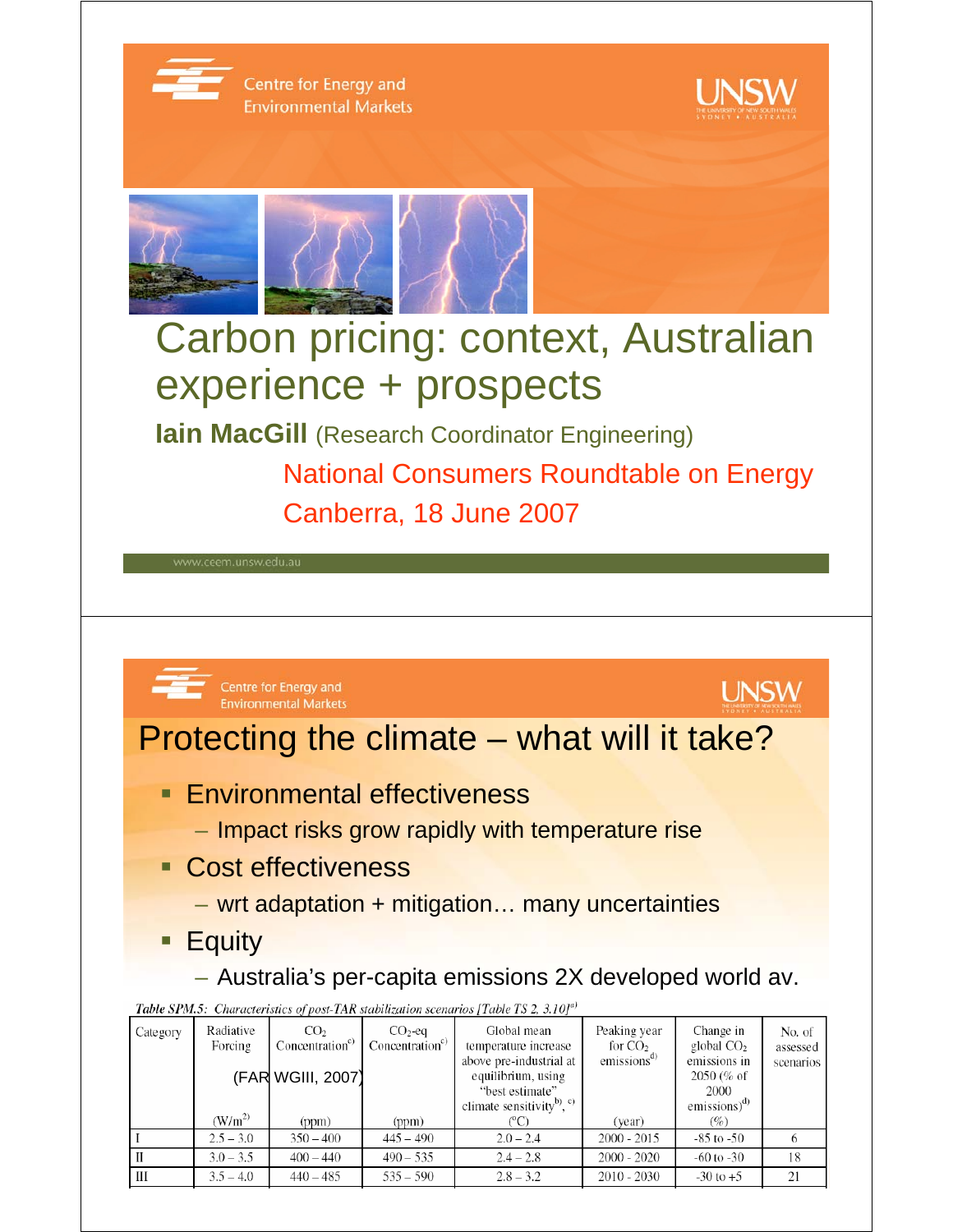



### **UNSW**

### What policy role can carbon pricing play?

- **In theory, assuming idealised markets,** 
	- All that is required
	- any additional climate change policies beyond ETS can only increase the costs while not changing its environmental effectiveness
- In practice, carbon pricing + energy markets they interact with
	- suffer from wide range of market failures
	- may struggle to appropriately 'price' uncertainties about future
	- Established by political process inevitably involving compromises that reduce effectiveness
- => Carbon pricing necessary but not sufficient *Other policies will be required*
	- *Regulation + behavioural*
	- *Innovation*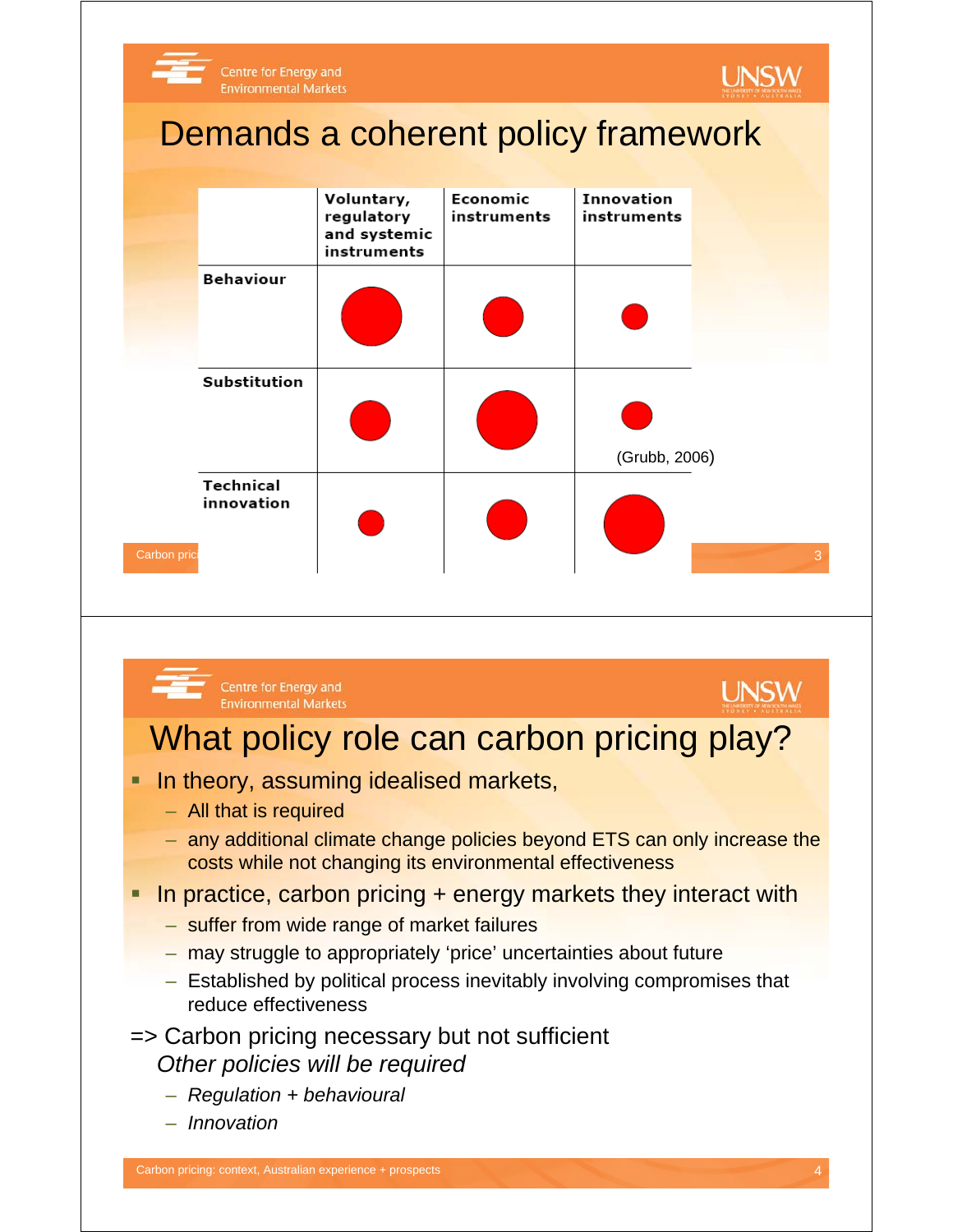

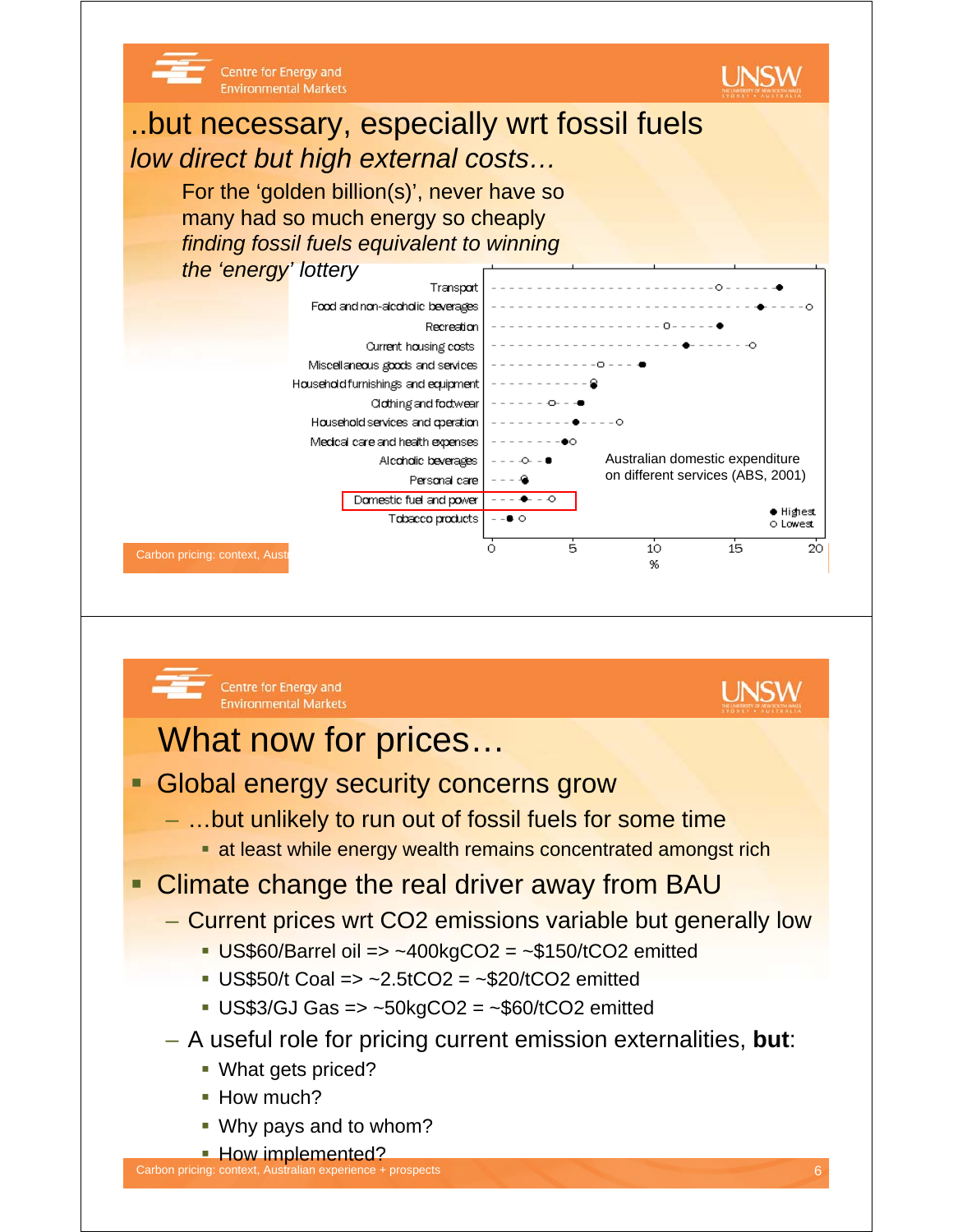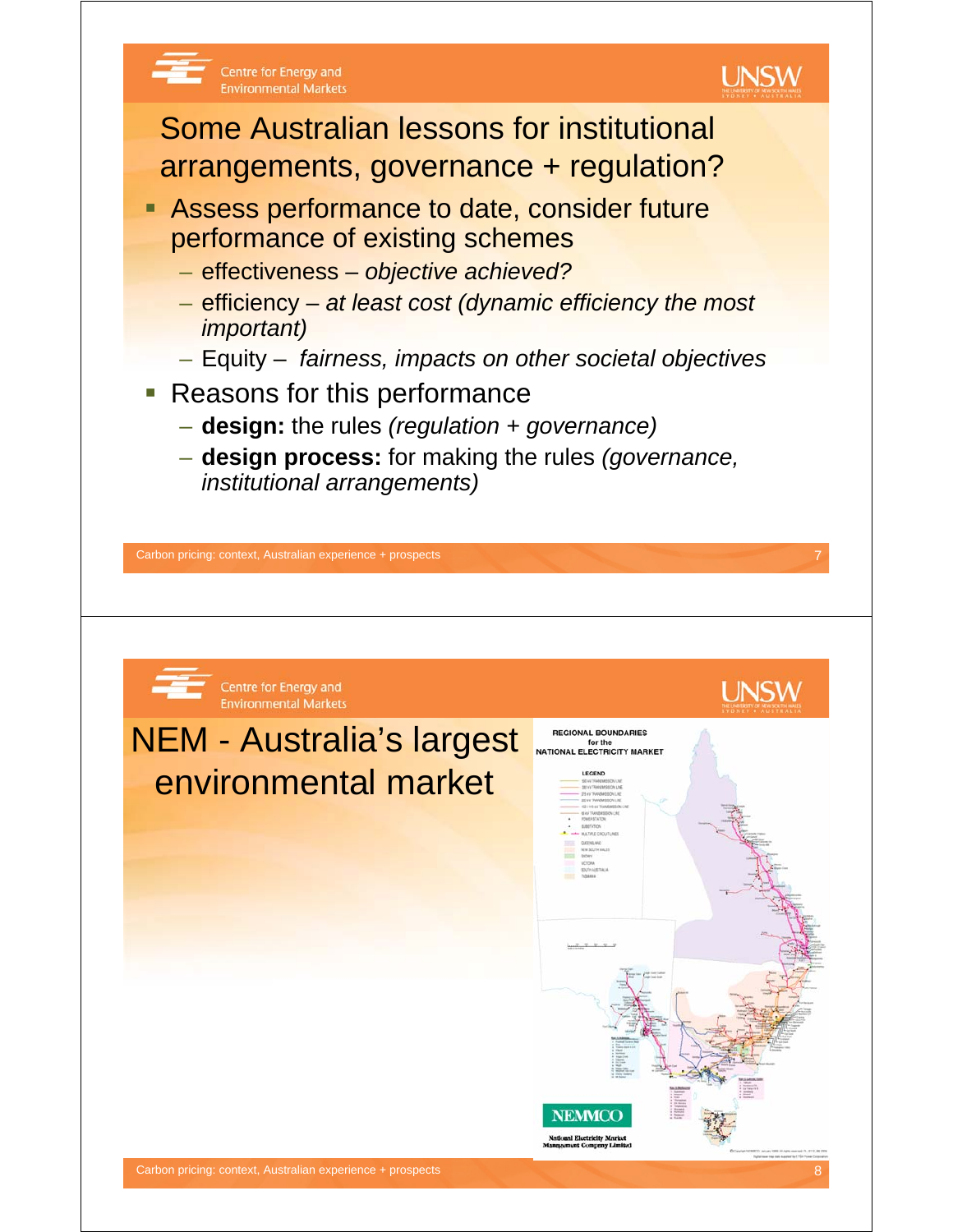

*Where are the environmental objectives?*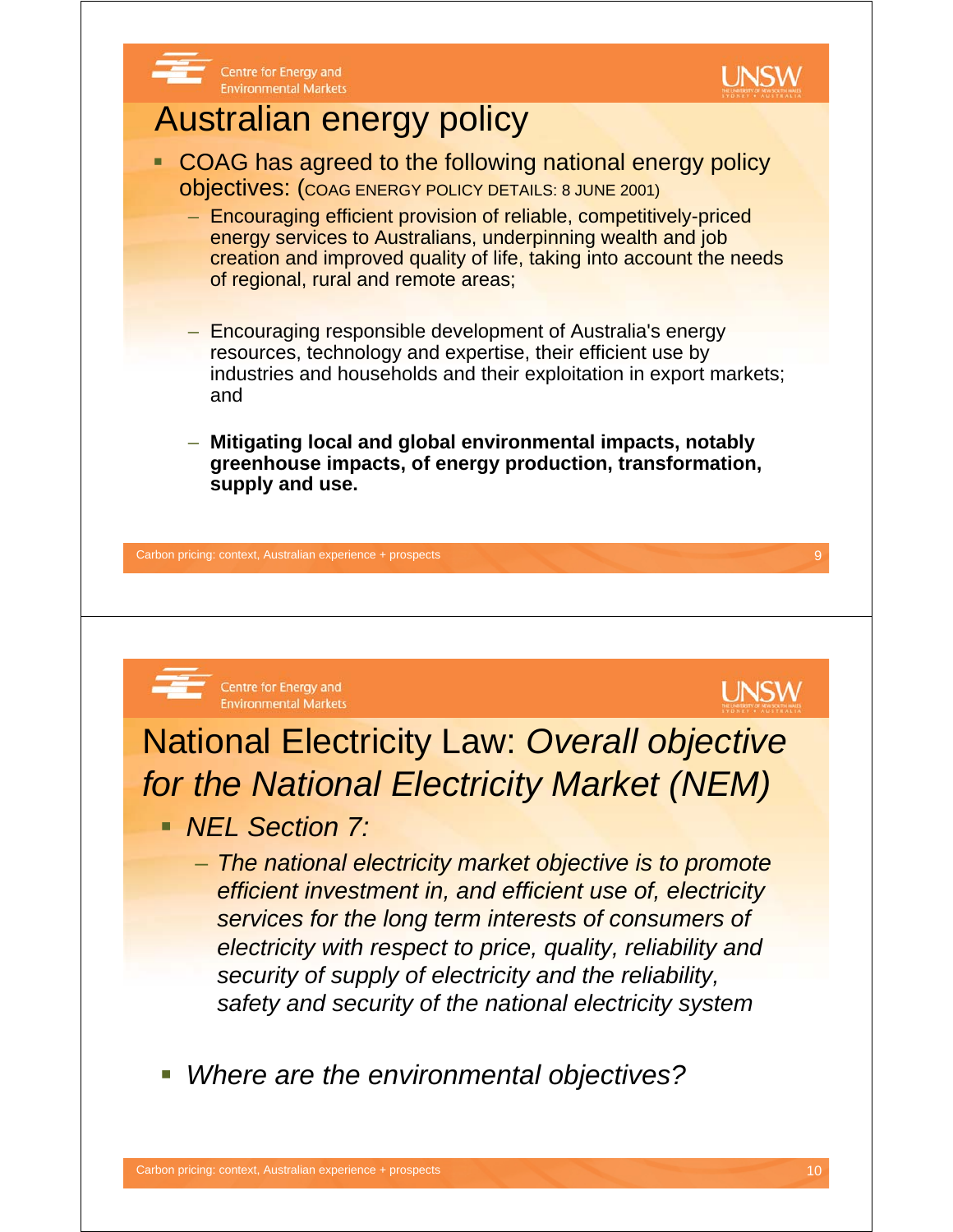

- **Expectation by some that Australian Electricity** Industry restructuring would also help reduce emissions (14 MtCO2 reduction from BAU in 2010): (Commonwealth Govt, *Climate Change: 2nd Communication to IPCC,* 1997)
	- Efficient competition in supply by cogen + renews
	- More sensible patterns of energy use through incentives for investment in EE
	- Greater penetration of natural gas

Carbon pricing: context, Australian experience + prospects 11 and 200 minutes 11 and 200 minutes 11 and 200 minutes 11 and 200 minutes 11 and 200 minutes 11 and 200 minutes 11 and 200 minutes 11 and 200 minutes 12 and 200

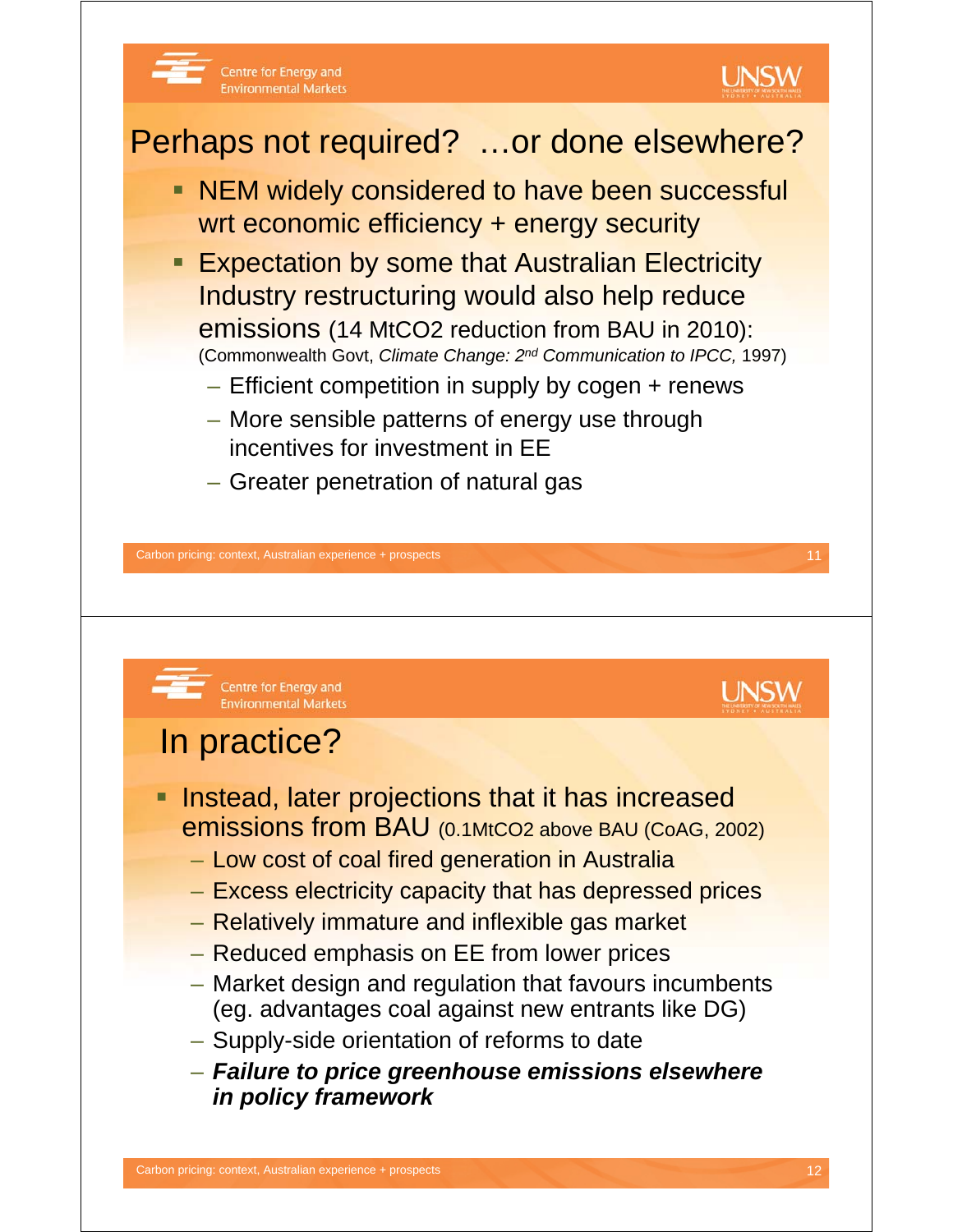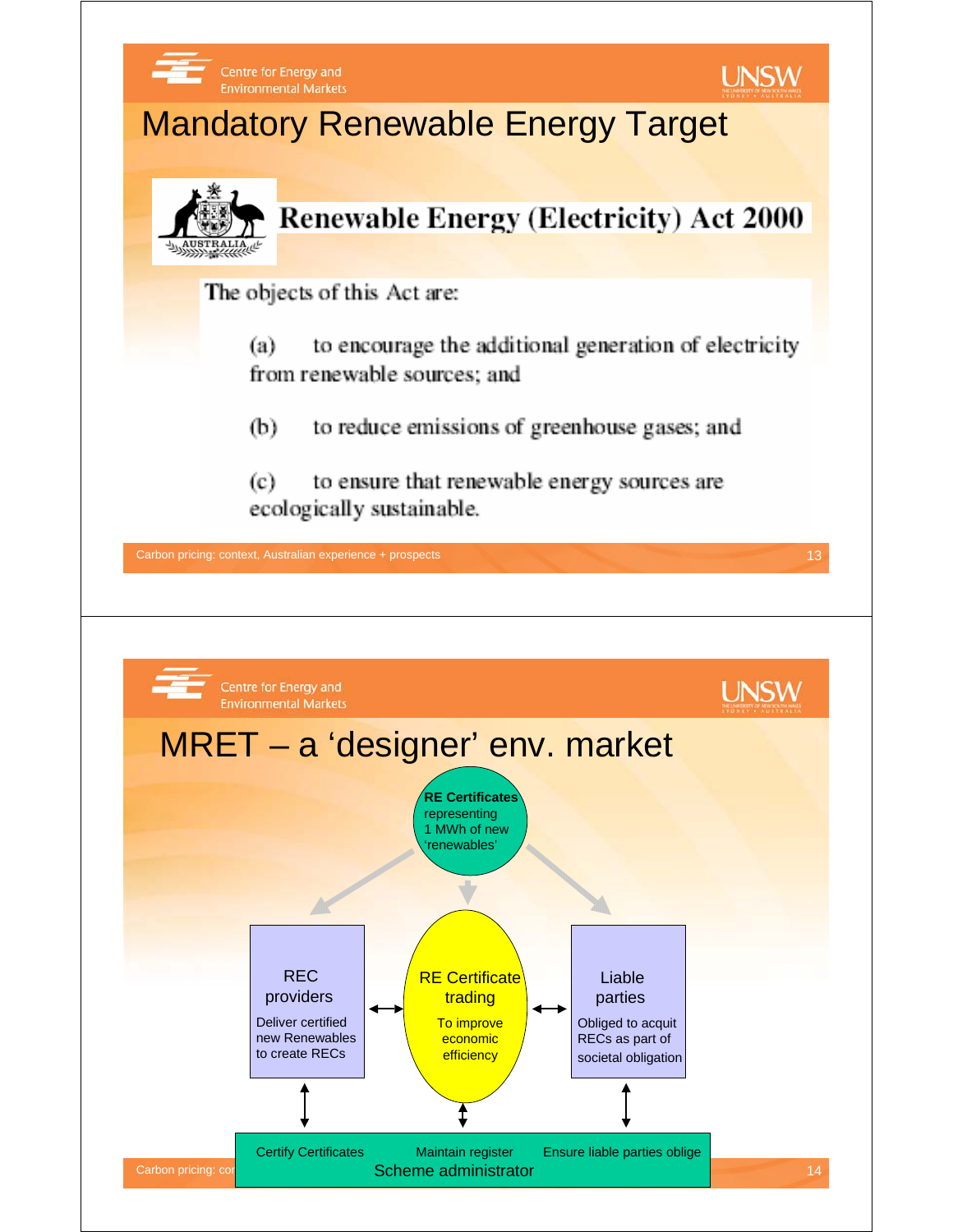



### MRET performance – the good

- Ramping target easily met
- Considerable new investment
- Apparent efficiency highly competitive RECs market with low project costs by international standards
	- Most cashflow going to appropriate 'new' renewables
- Technology flexibility has proved valuable
	- eg. wind vs biomass
- Facilitates integration of renewables into NEM
	- Project developers see locational, temporal energy market signals as well as renewable MWh support
- Costs moderate+ reasonably well-shared amongst end-users
	- High transparency on REC prices

### **However, some challenges**

Carbon pricing: context, Australian experience + prospects 15

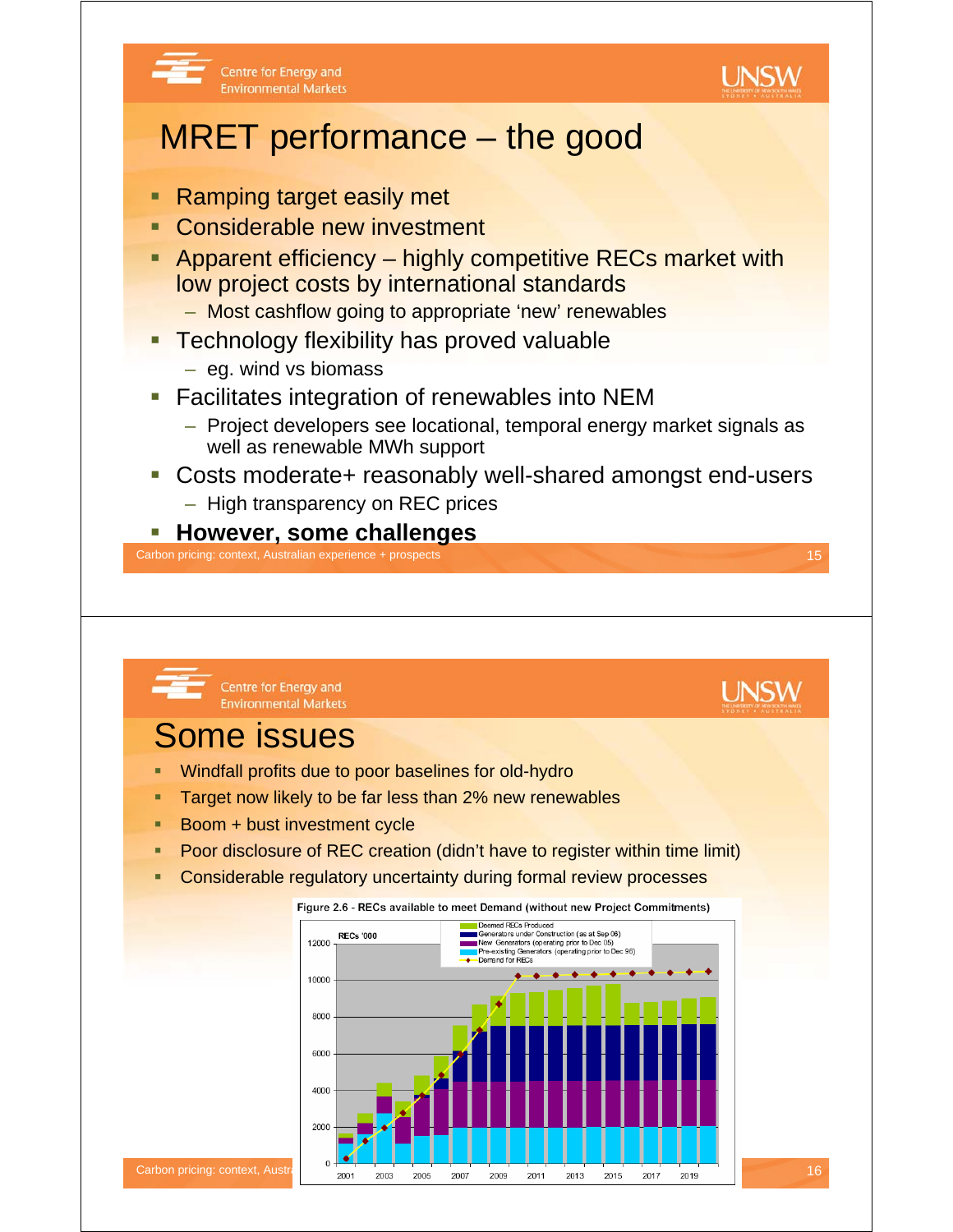

**UNSW** 

#### Centre for Energy and **Environmental Markets**

### An example of process failure?

- **Old hydro baselines in MRET Issues Paper (RTWG, 1998)** 
	- "stated intent of measure to encourage new renewables additional to existing renewable generation but important not to discriminate against increased output from existing renewables"
- Final RTWG report unable to form consensus. Instead, 3 options
	- i) don't include any renewable energy projects operating before 1997
	- ii) provide regulator with discretion to decide
	- iii) existing generators eligible for RECs for their production above *specific target equal to x per cent of their baseline energy output averaged over an appropriate time frame with 'x' determined through the political process*.
- Those in favour
	- i) Federal Govt. + Western Australia
	- ii) Queensland
	- iii) Tasmania
- Final decision: **iii**. *A failure of governance*

Carbon pricing: context, Australian experience + prospects 17

Centre for Energy and **Environmental Markets** 

# VRET, NRET….

- **More significant targets so greater price impacts** 
	- However still likely to be modest for energy users
	- Particularly given other cost drivers including network expenditure, drought…
- **Potential to improve designs over MRET** 
	- better baselines + less windfall profits
	- *Key equity question:* will all energy users be contributing to pay for these renewables?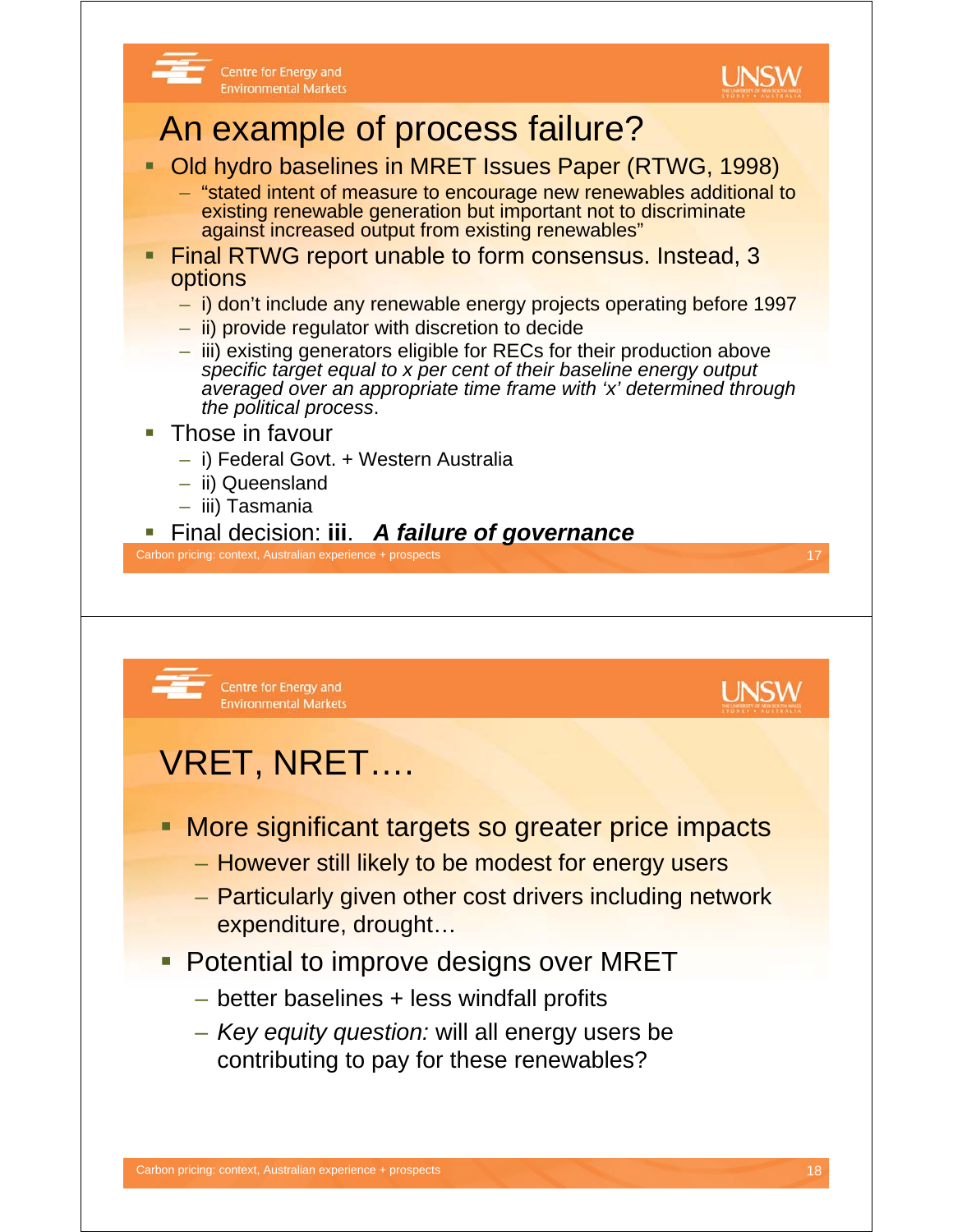



### NSW Greenhouse Scheme

- **Policy intent** 
	- "reduce greenhouse gas emissions associated with the production and use of electricity..." (Overview to the Electricity Supply Amendment Bill, 2002)
- **Implementation** 
	- State per-capita greenhouse gas emissions targets for the NSW Electricity Industry via Retailer Licence Conditions (NSW Electricity Supply Act, 1995)
	- Baseline+credit 'emissions reductions' trading

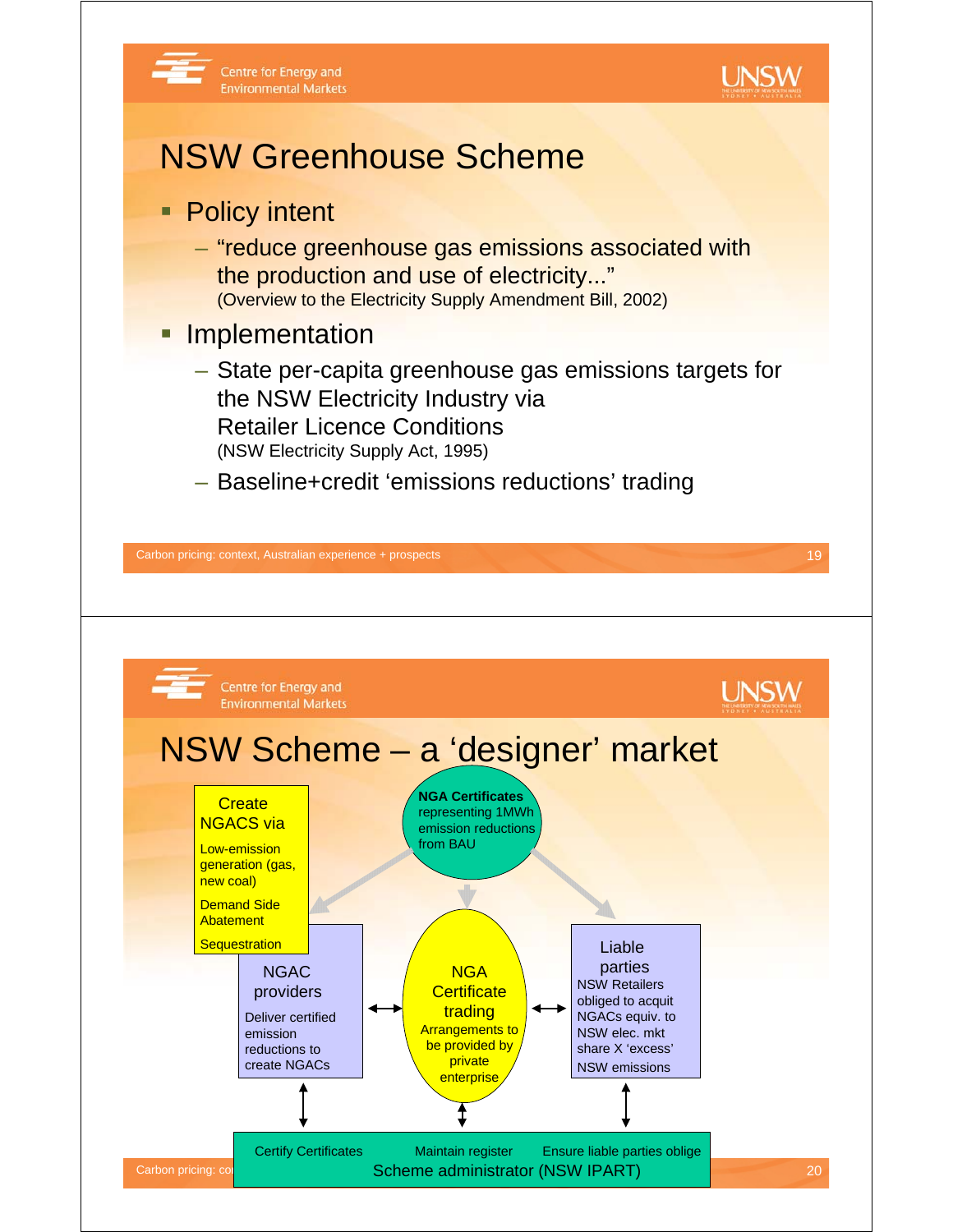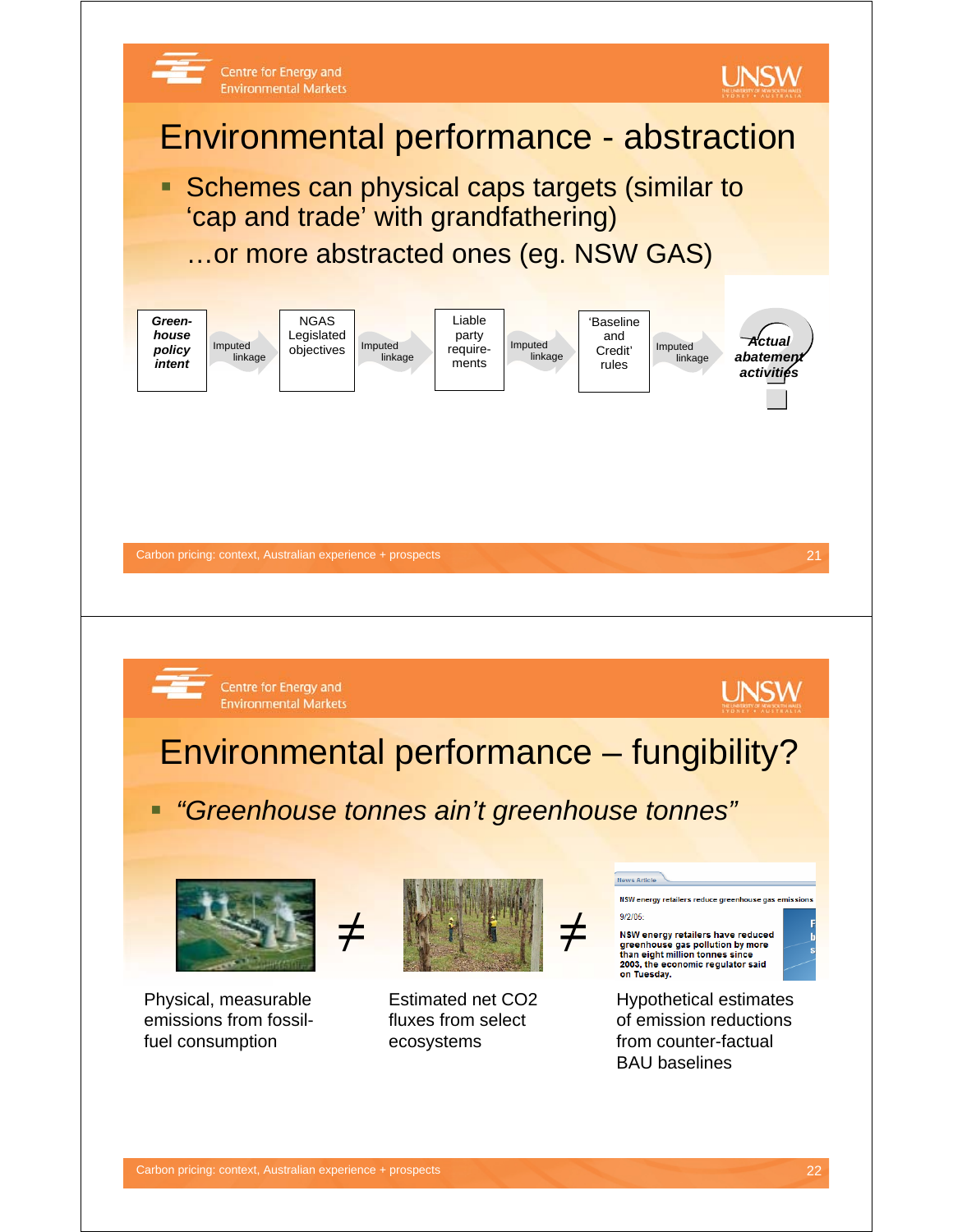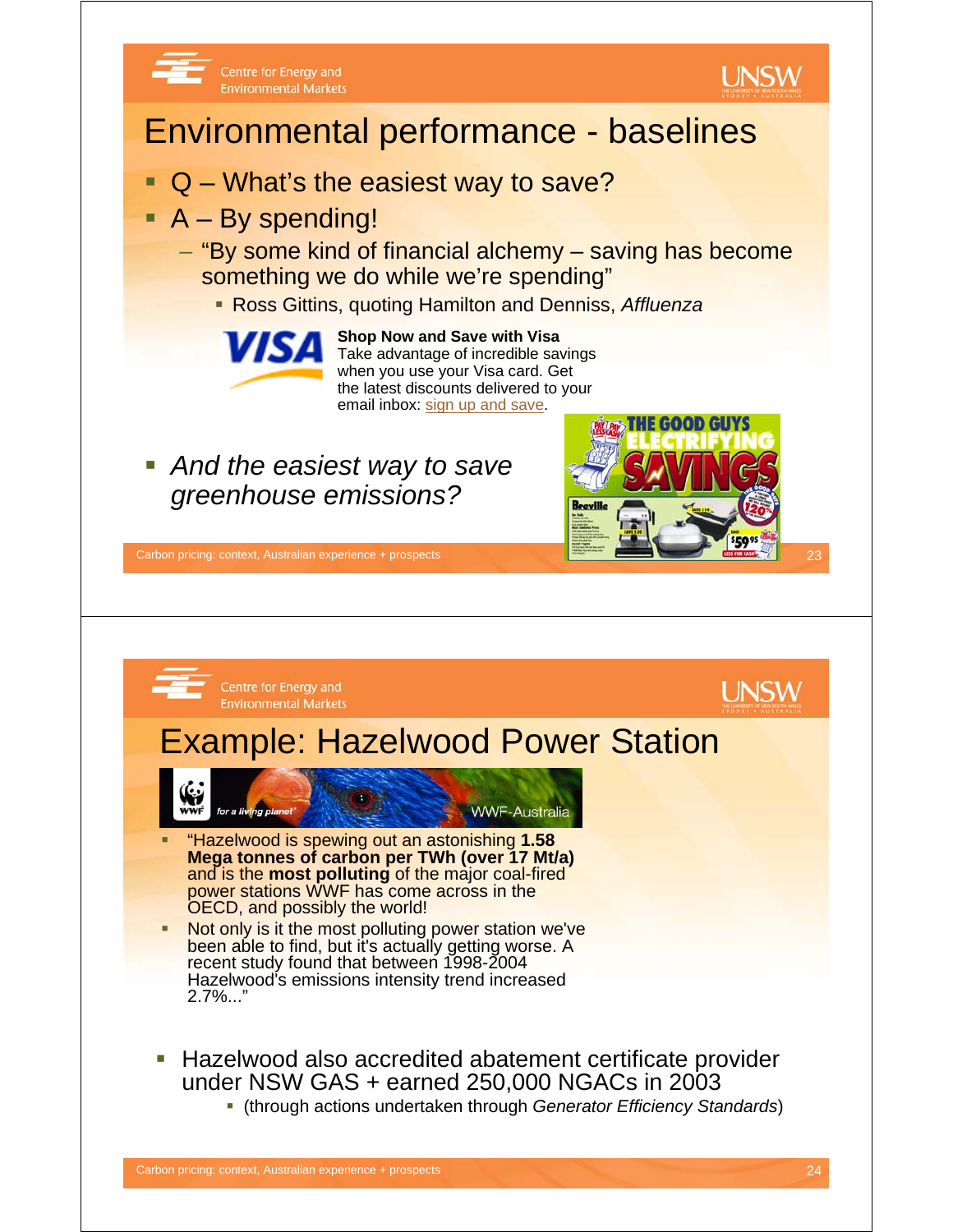

- **Considerable inequity implications** 
	- Energy end-users paying for considerable non-additional NGACS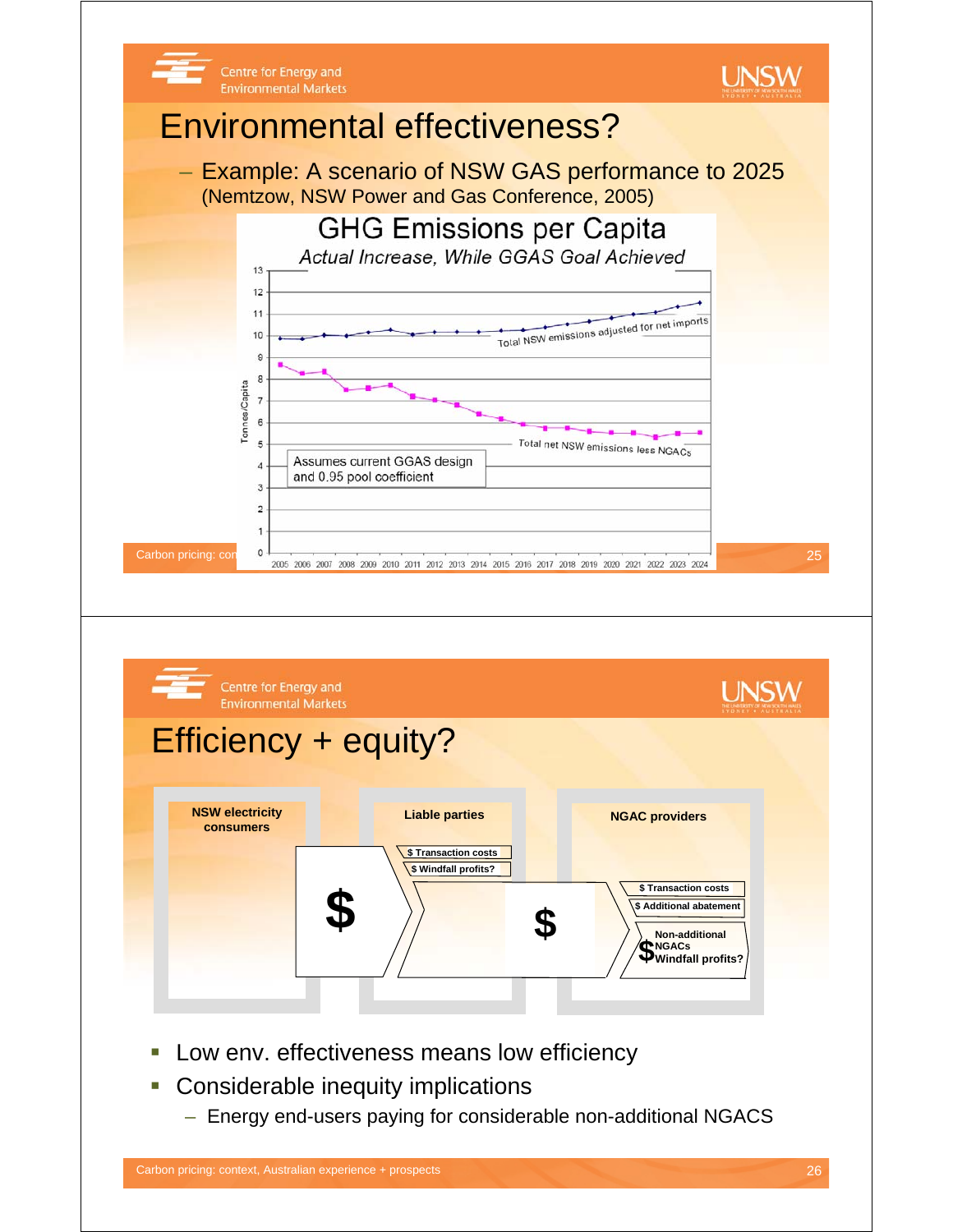

 $35.0$ 

SA

**VIC** 

**NSW** 

QLD

Cal 07

68.2

 $72.0$ 

69.9

77.3

Cal 08

63.9

65.6

 $69.5$ 

79.2

Cal 09

59.1

60.5

 $63.5$ 

 $620$ 

Cal 10

49.5

 $50.0$ 

 $50.6$ 

 $47n$ 

Cal 11

45.0

46.1

 $46.2$ 

43.1

0

10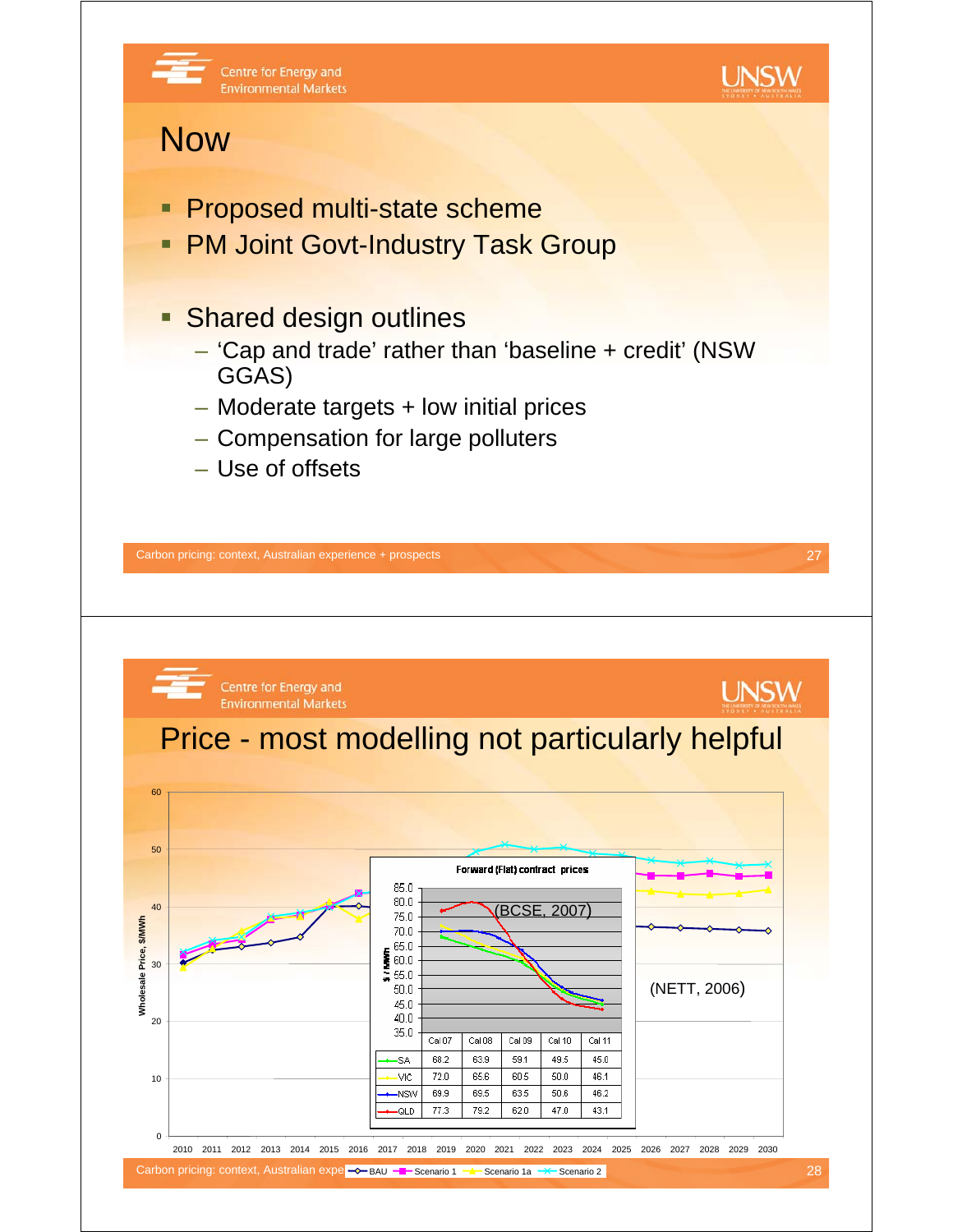

- Highly adverse equity outcomes
	- **Including windfall profits to large polluters**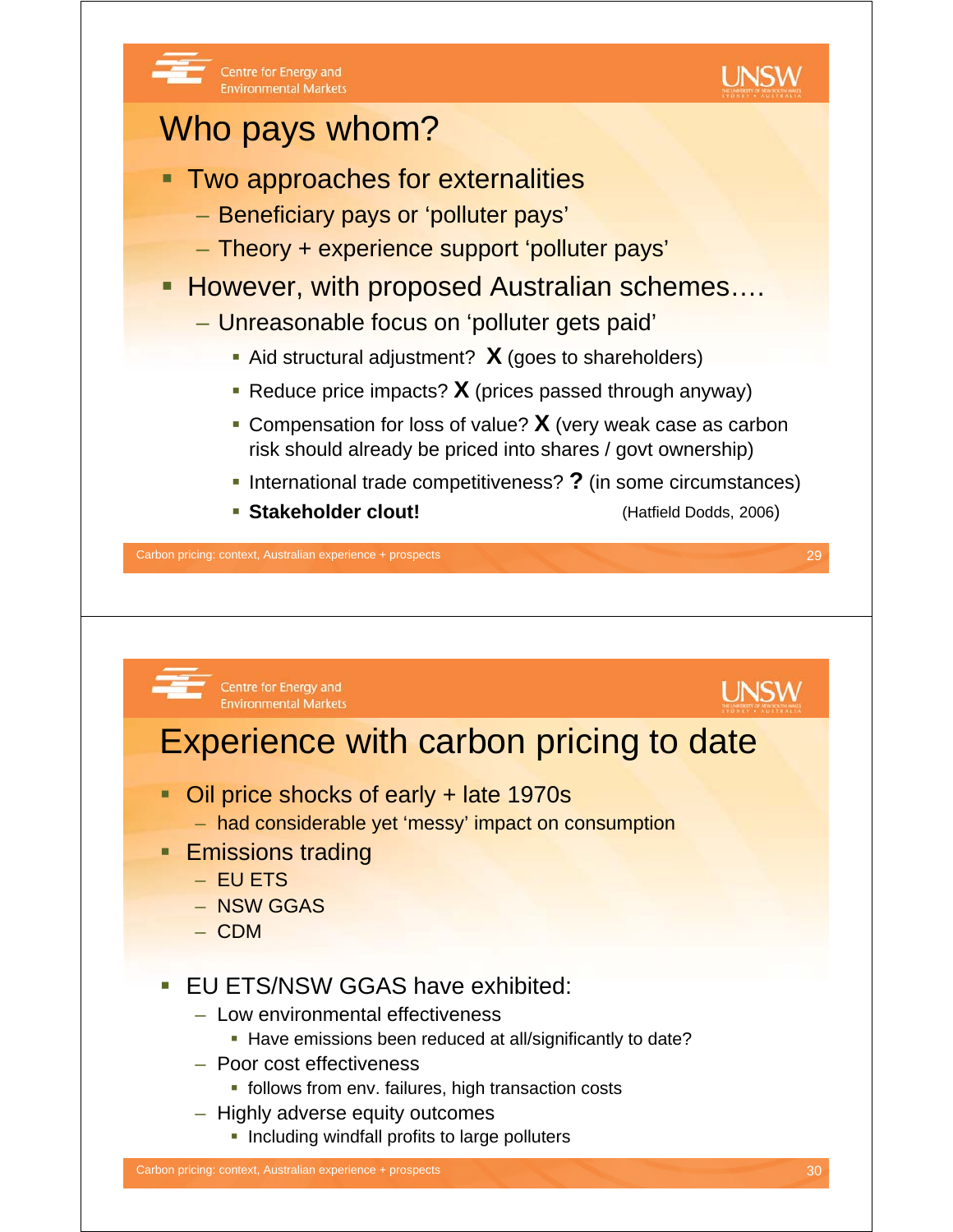

## Failures of governance

Centre for Energy and

**Environmental Markets** 

- Governance: Policies + procedures that define who gets power, how decisions taken, how accountability rendered
- **Principles of Good Governance (UNDP)** 
	- Legitimacy and Voice for all stakeholders
		- *PM Joint Govt-Business Task Group on Emissions Trading?*
	- Direction and strategic vision
		- *Terms of reference for PM Task Group: "Australia enjoys major competitive advantages through the possession of large reserves of fossil fuels and uranium. …. these advantages must be preserved."*
	- Performance meet needs effectively + efficiently
	- Accountability for decision makers, transparency
		- *Setting trajectories, determining compensation on the basis of "modelling"?*
	- Fairness
		- *Compensation for large polluters?*

Carbon pricing: context, Australian experience + prospects 31